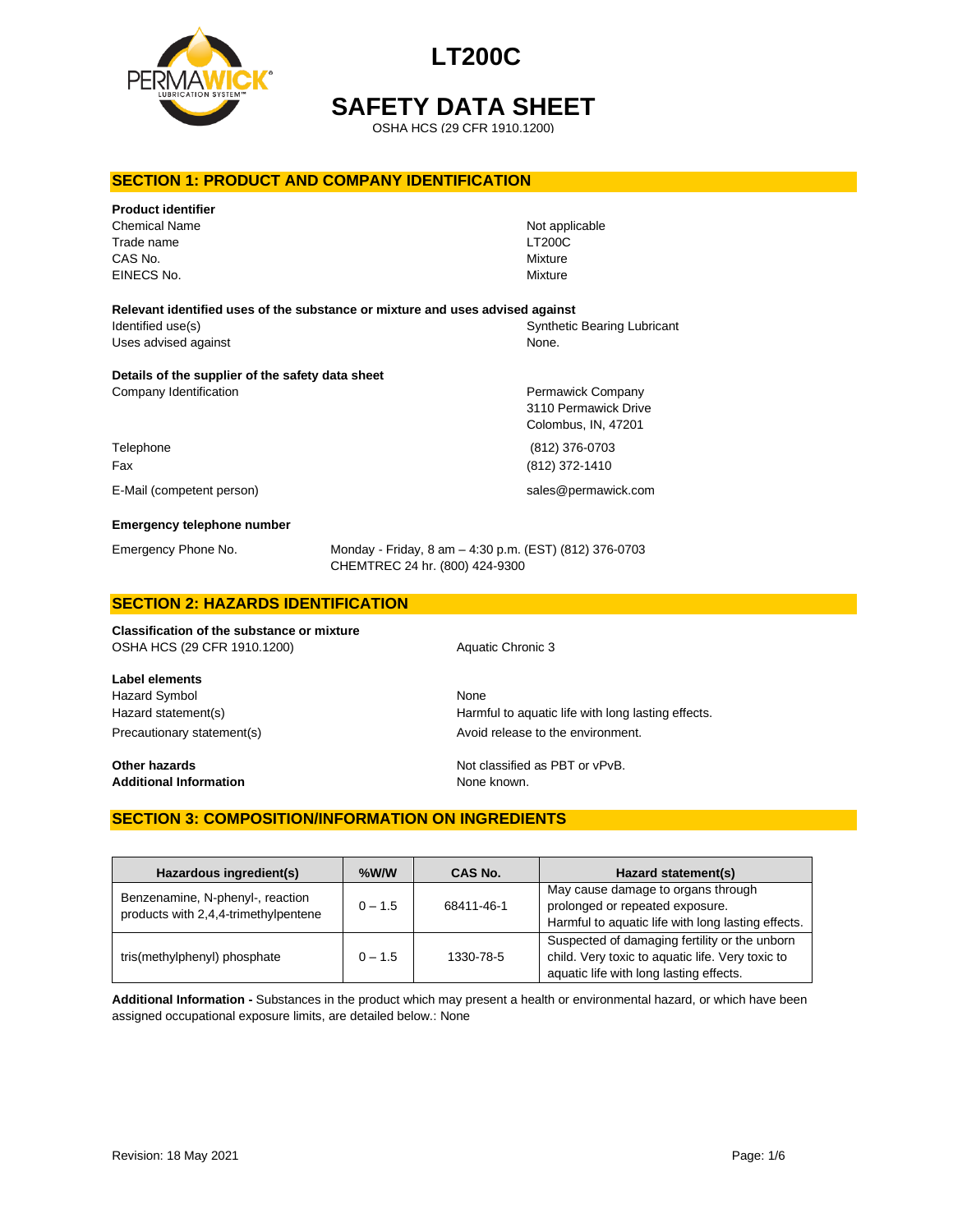# **SECTION 4: FIRST AID MEASURES**



#### **Description of first aid measures**

| Inhalation                                                                    | Unlikely to be required but if necessary treat<br>symptomatically.                         |
|-------------------------------------------------------------------------------|--------------------------------------------------------------------------------------------|
| <b>Skin Contact</b>                                                           | Wash affected skin with soap and water.                                                    |
| Eye Contact                                                                   | Eyes should be washed with plenty of water. If symptoms<br>occur obtain medical attention. |
| Ingestion                                                                     | Unlikely to be required but if necessary treat<br>symptomatically.                         |
| Most important symptoms and effects, both acute<br>and delayed                | None                                                                                       |
| Indication of the immediate medical attention and<br>special treatment needed | None                                                                                       |

## **SECTION 5: FIRE-FIGHTING MEASURES**

| <b>Extinguishing media</b>                            |                                                                                                             |
|-------------------------------------------------------|-------------------------------------------------------------------------------------------------------------|
| -Suitable Extinguishing Media                         | Extinguish with waterspray, dry chemical, sand or carbon<br>dioxide.                                        |
| -Unsuitable Extinguishing Media                       | None anticipated.                                                                                           |
| Special hazards arising from the substance or mixture | This product may give rise to hazardous fumes in a fire.                                                    |
| <b>Advice for fire-fighters</b>                       | A self contained breathing apparatus and suitable protective<br>clothing should be worn in fire conditions. |

## **SECTION 6: ACCIDENTAL RELEASE MEASURES**

| Personal precautions, protective equipment and<br>emergency procedures | Avoid skin contact. Avoid contact with eyes.                                                                                                       |
|------------------------------------------------------------------------|----------------------------------------------------------------------------------------------------------------------------------------------------|
| <b>Environmental precautions</b>                                       | Use appropriate container to avoid environmental<br>contamination.                                                                                 |
| Methods and material for containment and cleaning up                   | Contain and cover spilled substance with dry sand or earth<br>or other suitable dry material. Transfer to a container for<br>disposal or recovery. |
| Reference to other sections<br><b>Additional Information</b>           | None<br>None                                                                                                                                       |

| <b>SECTION 7: HANDLING AND STORAGE</b>                       |                                              |  |
|--------------------------------------------------------------|----------------------------------------------|--|
| Precautions for safe handling                                | Avoid skin contact. Avoid contact with eyes. |  |
| Conditions for safe storage, including any incompatibilities |                                              |  |
| -Storage Temperature                                         | Store at room temperature.                   |  |
| -Incompatible materials                                      | Strong oxidising agents.                     |  |
| Specific end use(s)                                          | Lubricating agent                            |  |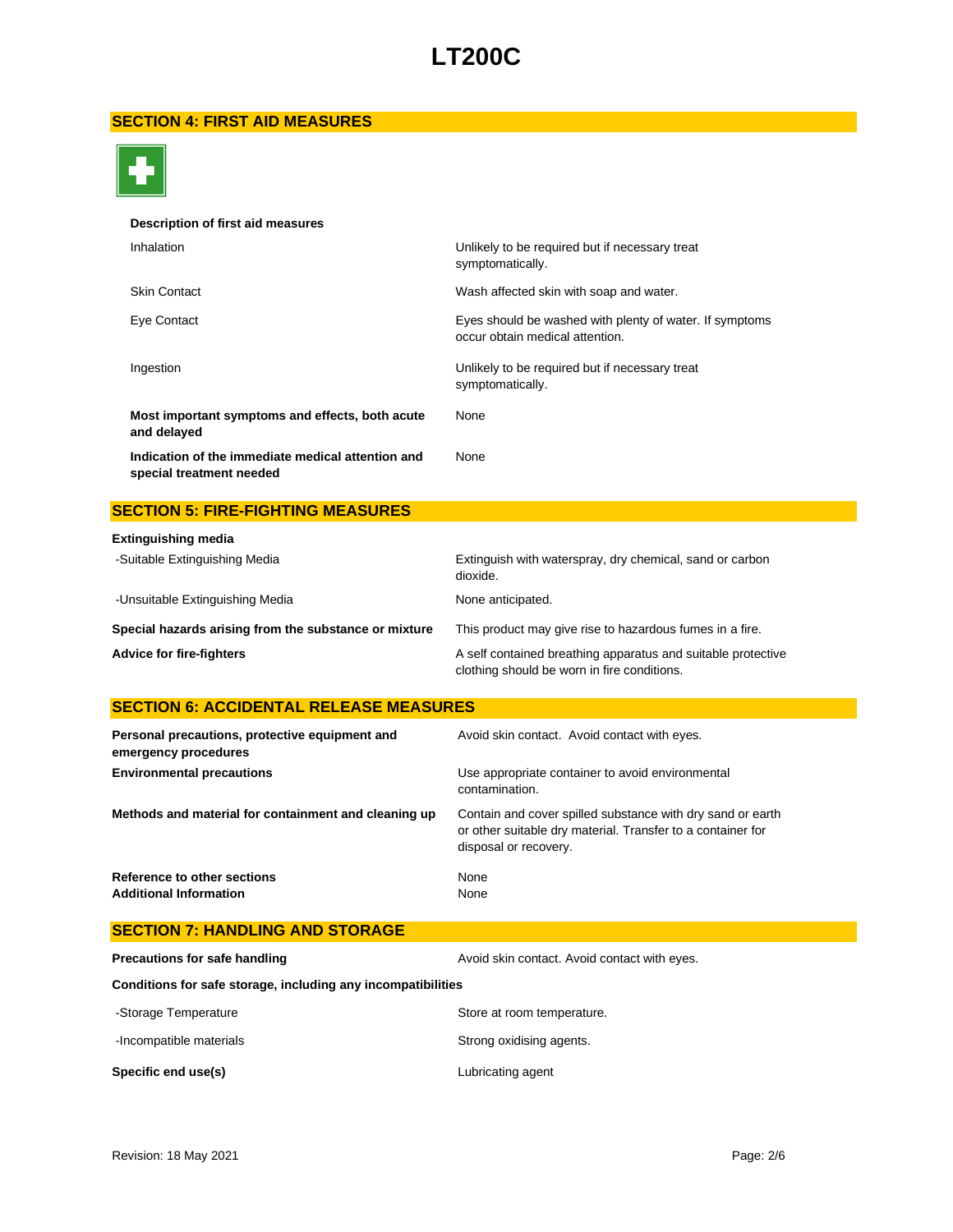### **SECTION 8: EXPOSURE CONTROLS/PERSONAL PROTECTION**

#### **Control parameters**

#### **Occupational Exposure Limits**

|                                          |         |            | LTEL (8 hr TWA ppm)    | STEL (ppm)                  |                                                                |                                                                                                                                        |
|------------------------------------------|---------|------------|------------------------|-----------------------------|----------------------------------------------------------------|----------------------------------------------------------------------------------------------------------------------------------------|
| SUBSTANCE.                               | CAS No. | PEL (OSHA) | <b>TLV (ACGIH)</b>     | PEL (OSHA)                  | <b>TLV (ACGIH)</b>                                             | Note:                                                                                                                                  |
| None                                     |         |            |                        |                             |                                                                |                                                                                                                                        |
| Recommended monitoring method            |         |            | None                   |                             |                                                                |                                                                                                                                        |
| <b>Exposure controls</b>                 |         |            |                        |                             |                                                                |                                                                                                                                        |
| Appropriate engineering controls         |         |            | Not normally required. |                             |                                                                |                                                                                                                                        |
| <b>Personal protection equipment</b>     |         |            |                        |                             |                                                                |                                                                                                                                        |
| Eye/face protection                      |         |            | Safety spectacles.     |                             |                                                                |                                                                                                                                        |
|                                          |         |            |                        |                             |                                                                |                                                                                                                                        |
| Skin protection (Hand protection/ Other) |         |            | Not normally required. |                             |                                                                |                                                                                                                                        |
|                                          |         |            |                        |                             |                                                                |                                                                                                                                        |
| Respiratory protection                   |         |            | Not normally required. |                             |                                                                |                                                                                                                                        |
|                                          |         |            |                        |                             |                                                                |                                                                                                                                        |
| Thermal hazards                          |         |            |                        | Not normally required.      |                                                                |                                                                                                                                        |
| <b>Environmental Exposure Controls</b>   |         |            |                        | local authority for advice. | Disposal should be in accordance with local, state or national | Use appropriate container to avoid environmental contamination.<br>legislation. Consult an accredited waste disposal contractor or the |

#### **SECTION 9: PHYSICAL AND CHEMICAL PROPERTIES**

#### **Information on basic physical and chemical properties**

| Appearance                               | Visco  |
|------------------------------------------|--------|
| Colour                                   | Ambe   |
| Odour                                    | Faint  |
| Odour Threshold (ppm)                    | Not a  |
| pH (Value)                               | Not a  |
| Melting Point (°C) / Freezing Point (°C) | Not a  |
| Boiling point/boiling range (°C):        | Not d  |
| Flash Point (°C)                         | 246    |
| Evaporation rate                         | Not a  |
| Flammability (solid, gas)                | Not a  |
| Explosive limit ranges                   | Not a  |
| Vapour Pressure (Pascal)                 | < 1    |
| Vapour Density (Air=1)                   | >1     |
| Density (q/ml)                           | 0.984  |
| Solubility (Water)                       | Insolu |
| Solubility (Other)                       | Not a  |
|                                          |        |

Viscous liquid. Amber, Clear. Faint Ester-like. Not available Not available Not available Not determined. 246 [Open cup] Not applicable Not applicable Not applicable Insoluble. Not available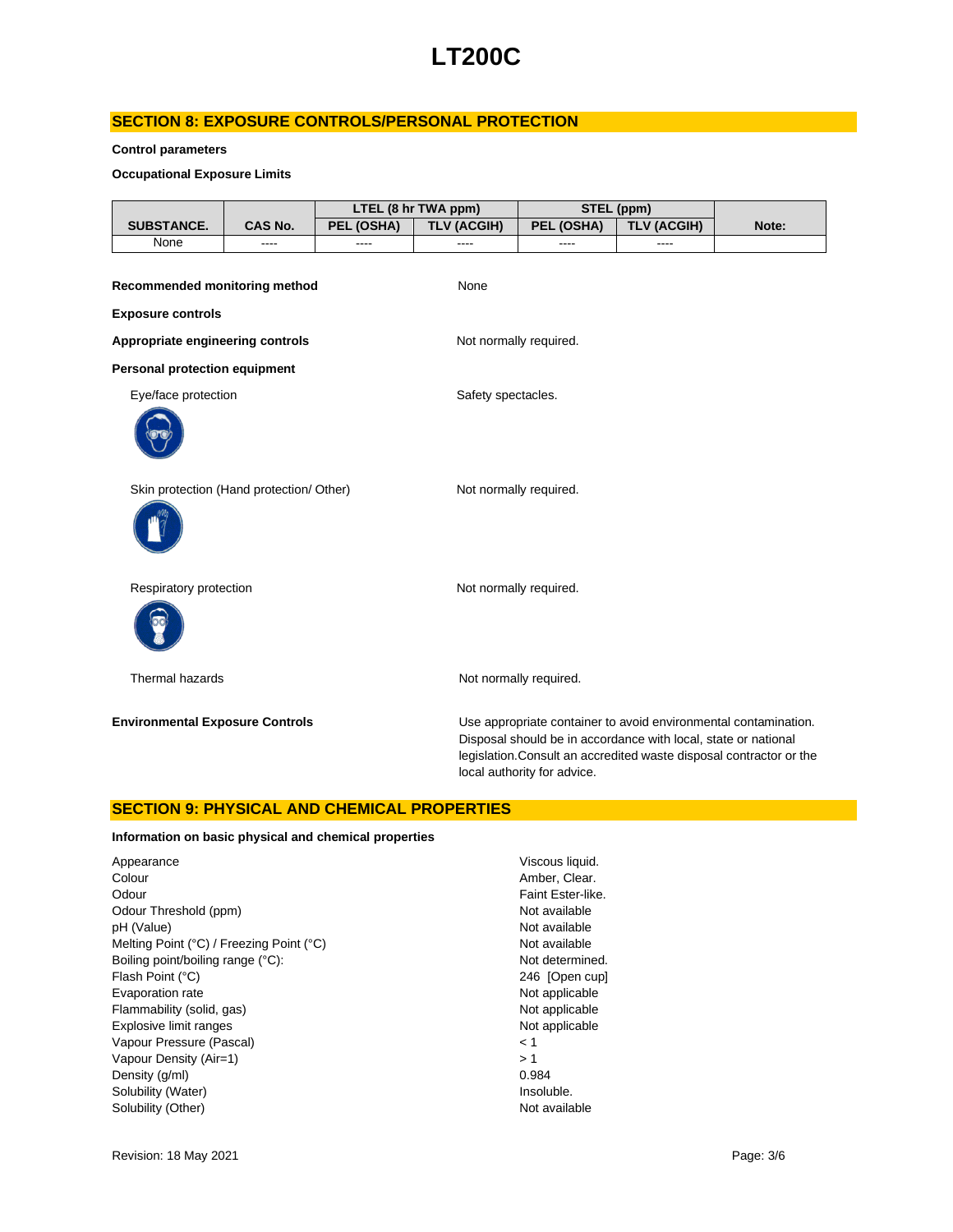Partition Coefficient (n-Octanol/water) Not available Auto Ignition Temperature (°C) <br>
>282 Decomposition Temperature (°C) Not available Kinematic Viscosity (cSt) @ 40°C  $>40.3$  (Listed in: Product specification) Explosive properties **Note 2018** Not explosive. Oxidising properties Not oxidising.

**Other information** Not available

### **SECTION 10: STABILITY AND REACTIVITY**

**Reactivity Reactivity Stable under normal conditions. Chemical stability** Stable. **Possibility of hazardous reactions** None anticipated. **Conditions to avoid Incompatible materials Hazardous Decomposition Product(s)** Carbon monoxide, Carbon dioxide

None **Oxidizers** 

### **SECTION 11: TOXICOLOGICAL INFORMATION**

#### **Information on toxicological effects**

Benzenamine, N-phenyl-, reaction products with 2,4,4-trimethylpentene (CAS No. 68411-46-1)

**Acute toxicity** -Ingestion LD50 > 5000 mg/kg (rat) -Inhalation No data

**Repeated dose toxicity** No data **Mutagenicity** Negative **Carcinogencity** No data

#### **Other information IARC, NTP, OSHA, ACGIH do not list this product or IARC, NTP, OSHA, ACGIH do not list this product or**

 -Dermal LD50 > 2000 mg/kg (rat) **-Irritation 1998 1998 1998 1998 Slightly irritant (Skin). Non-irritant to rabbit eyes. Sensitisation It is not a skin sensitiser.** 

**Toxicity for reproduction**  $NOAEL = 125 mg/kg (P/F1) (rat)$ 

NOEL = 20 mg/kg (Maternal)

#### any components thereof as known or suspected carcinogen.

### tris(methylphenyl) phosphate (CAS No. 1330-78-5)

**Acute toxicity** -Dermal LD50 3.7 g/kg (rabbit) **Sensitisation** It is not a skin sensitiser. **Mutagenicity** Negative **Carcinogencity** No data **Toxicity for reproduction Positive Developmental Toxicity LOAEL** = 20 mg/kg (Developmental)

-Ingestion LD50 > 20,000 mg/kg (rat)  $-LCSO > 11.1$  mg/l (rat) (1 hour(s)) **-Irritation Slightly irritant (Skin). Non-irritant to rabbit eyes. Repeated dose toxicity Call: NOAEL = 1000 mg/kg (rat)** Oral: NOAEL = 1000 mg/kg (rat)

**Other information** None known

#### **SECTION 12: ECOLOGICAL INFORMATION**

#### **Toxicity**

Benzenamine, N-phenyl-, reaction products with 2,4,4-trimethylpentene (CAS No. 68411-46-1)

**Acute toxicity** Fish LC50> 100 mg/l (96 hour) (*D. rerio*) Aquatic invertebrates: EC50 >100 mg/l (48 hour) / (24 hour(s)) (*D. magna*)

Algae EC50 > 100 mg/l (72 hour) *(D. subspicatus)*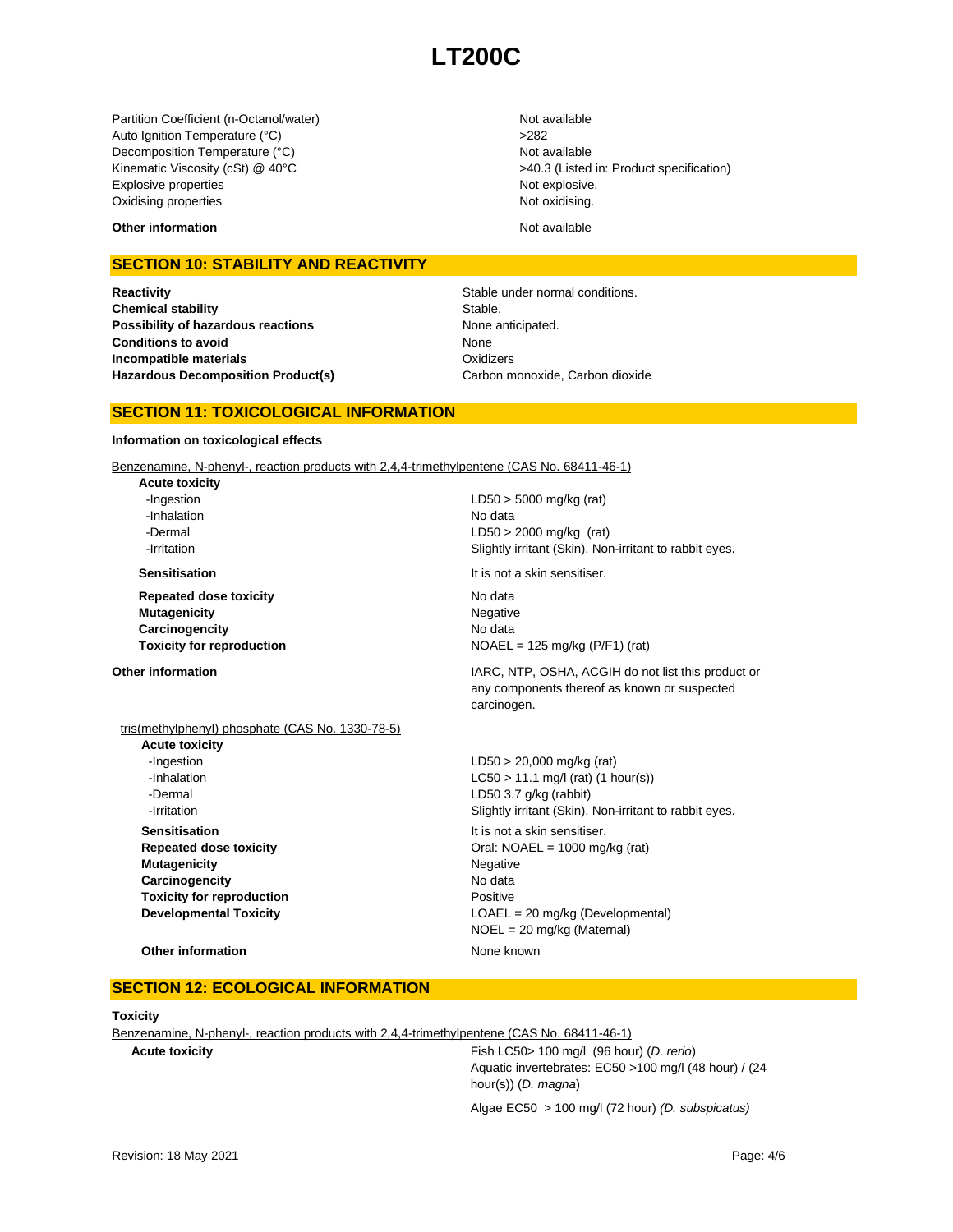| tris(methylphenyl) phosphate (CAS No. 1330-78-5)<br><b>Acute toxicity</b><br>Fish LC50 = $0.06$ mg/l (96 hour) ( <i>Rainbow trout</i> )<br>Fish LC50 = $44.8$ mg/l (96 hour) ( <i>Fathead minnow</i> )<br>Aquatic invertebrates: $EC50 = 146 \mu g/l$ (48 hour) (D.<br>magna)<br>Algae EL50 > 2500 µg/l (72 hour) / (96 hour) (S.<br>capricornutum)<br>Fish Sublethal Effects = $0.9$ mg/l (4 week(s)) (O. mykiss)<br><b>Long Term</b><br>Aquatic invertebrates: $NOEC = 0.011 - 0.019$ mg/l<br>(Survival) (G. pseudolimnaeus)<br>Not available<br>Persistence and degradability<br><b>Bioaccumulative potential</b><br>Not available<br><b>Mobility in soil</b><br>No data<br><b>Results of PBT and vPvB assessment</b><br>Not classified as PBT or vPvB.<br>Other adverse effects<br>None known.<br><b>SECTION 13: DISPOSAL CONSIDERATIONS</b><br>Waste treatment methods<br>Disposal should be in accordance with local, state or<br>national legislation. Consult an accredited waste disposal<br>contractor or the local authority for advice.<br><b>Additional Information</b><br>None known.<br><b>SECTION 14: TRANSPORT INFORMATION</b><br>DOT (DEPARTMENT OF TRANSPORTATION)<br>Not classified as dangerous for transport.<br>UN number<br>Proper Shipping Name<br>Transport hazard class(es)<br>Packing Group<br><b>Marine Pollutant</b><br>Special precautions for user<br>UN number<br>Land transport (ADR/RID)<br>UN number<br>Not classified as dangerous for transport.<br>Proper Shipping Name<br>Transport hazard class(es)<br>Packing Group<br>Marine Pollutant<br>Special precautions for user<br>Sea transport (IMDG)<br>Not classified as dangerous for transport.<br>UN number<br>Proper Shipping Name<br>Transport hazard class(es)<br>Packing Group<br><b>Environmental hazards</b><br>Special precautions for user<br>Air transport (ICAO/IATA)<br>Not classified as dangerous for transport.<br>UN number<br>Proper Shipping Name<br>Transport hazard class(es)<br>Packing Group<br>Environmental hazards<br>Special precautions for user | <b>Long Term</b> | (Growth rate) and (Biomass)<br>No data |
|---------------------------------------------------------------------------------------------------------------------------------------------------------------------------------------------------------------------------------------------------------------------------------------------------------------------------------------------------------------------------------------------------------------------------------------------------------------------------------------------------------------------------------------------------------------------------------------------------------------------------------------------------------------------------------------------------------------------------------------------------------------------------------------------------------------------------------------------------------------------------------------------------------------------------------------------------------------------------------------------------------------------------------------------------------------------------------------------------------------------------------------------------------------------------------------------------------------------------------------------------------------------------------------------------------------------------------------------------------------------------------------------------------------------------------------------------------------------------------------------------------------------------------------------------------------------------------------------------------------------------------------------------------------------------------------------------------------------------------------------------------------------------------------------------------------------------------------------------------------------------------------------------------------------------------------------------------------------------------------------------------------------------------------------------------------------|------------------|----------------------------------------|
|                                                                                                                                                                                                                                                                                                                                                                                                                                                                                                                                                                                                                                                                                                                                                                                                                                                                                                                                                                                                                                                                                                                                                                                                                                                                                                                                                                                                                                                                                                                                                                                                                                                                                                                                                                                                                                                                                                                                                                                                                                                                     |                  |                                        |
|                                                                                                                                                                                                                                                                                                                                                                                                                                                                                                                                                                                                                                                                                                                                                                                                                                                                                                                                                                                                                                                                                                                                                                                                                                                                                                                                                                                                                                                                                                                                                                                                                                                                                                                                                                                                                                                                                                                                                                                                                                                                     |                  |                                        |
|                                                                                                                                                                                                                                                                                                                                                                                                                                                                                                                                                                                                                                                                                                                                                                                                                                                                                                                                                                                                                                                                                                                                                                                                                                                                                                                                                                                                                                                                                                                                                                                                                                                                                                                                                                                                                                                                                                                                                                                                                                                                     |                  |                                        |
|                                                                                                                                                                                                                                                                                                                                                                                                                                                                                                                                                                                                                                                                                                                                                                                                                                                                                                                                                                                                                                                                                                                                                                                                                                                                                                                                                                                                                                                                                                                                                                                                                                                                                                                                                                                                                                                                                                                                                                                                                                                                     |                  |                                        |
|                                                                                                                                                                                                                                                                                                                                                                                                                                                                                                                                                                                                                                                                                                                                                                                                                                                                                                                                                                                                                                                                                                                                                                                                                                                                                                                                                                                                                                                                                                                                                                                                                                                                                                                                                                                                                                                                                                                                                                                                                                                                     |                  |                                        |
|                                                                                                                                                                                                                                                                                                                                                                                                                                                                                                                                                                                                                                                                                                                                                                                                                                                                                                                                                                                                                                                                                                                                                                                                                                                                                                                                                                                                                                                                                                                                                                                                                                                                                                                                                                                                                                                                                                                                                                                                                                                                     |                  |                                        |
|                                                                                                                                                                                                                                                                                                                                                                                                                                                                                                                                                                                                                                                                                                                                                                                                                                                                                                                                                                                                                                                                                                                                                                                                                                                                                                                                                                                                                                                                                                                                                                                                                                                                                                                                                                                                                                                                                                                                                                                                                                                                     |                  |                                        |
|                                                                                                                                                                                                                                                                                                                                                                                                                                                                                                                                                                                                                                                                                                                                                                                                                                                                                                                                                                                                                                                                                                                                                                                                                                                                                                                                                                                                                                                                                                                                                                                                                                                                                                                                                                                                                                                                                                                                                                                                                                                                     |                  |                                        |
|                                                                                                                                                                                                                                                                                                                                                                                                                                                                                                                                                                                                                                                                                                                                                                                                                                                                                                                                                                                                                                                                                                                                                                                                                                                                                                                                                                                                                                                                                                                                                                                                                                                                                                                                                                                                                                                                                                                                                                                                                                                                     |                  |                                        |
|                                                                                                                                                                                                                                                                                                                                                                                                                                                                                                                                                                                                                                                                                                                                                                                                                                                                                                                                                                                                                                                                                                                                                                                                                                                                                                                                                                                                                                                                                                                                                                                                                                                                                                                                                                                                                                                                                                                                                                                                                                                                     |                  |                                        |
|                                                                                                                                                                                                                                                                                                                                                                                                                                                                                                                                                                                                                                                                                                                                                                                                                                                                                                                                                                                                                                                                                                                                                                                                                                                                                                                                                                                                                                                                                                                                                                                                                                                                                                                                                                                                                                                                                                                                                                                                                                                                     |                  |                                        |
| Page: 5/6<br>Revision: 18 May 2021                                                                                                                                                                                                                                                                                                                                                                                                                                                                                                                                                                                                                                                                                                                                                                                                                                                                                                                                                                                                                                                                                                                                                                                                                                                                                                                                                                                                                                                                                                                                                                                                                                                                                                                                                                                                                                                                                                                                                                                                                                  |                  |                                        |